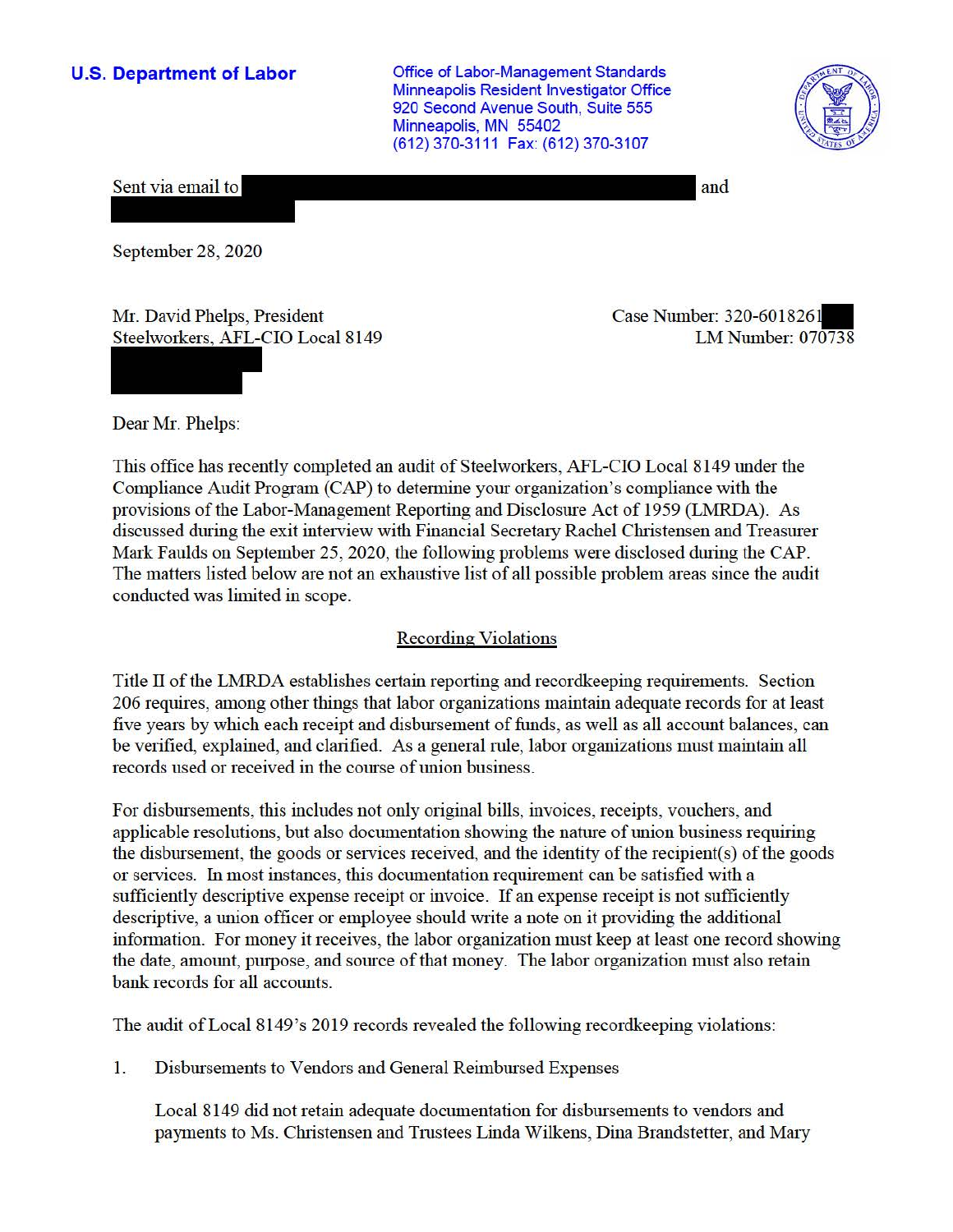Kristbaum totaling at least \$1,542 in 2019. For example, adequate supporting documentation was not retained for a \$607.06 disbursement the union made to Homeplate Asylum on December 30, 2019 for its Christmas party. In support of this payment, Local 8149 only retained a carbon copy of the check issued to Homeplate Asylum, which is not sufficient. As another example, adequate supporting documentation was not retained for a \$69.90 reimbursement to Ms. Christensen for flowers she purchased on behalf of the union. In support of this payment, Local 8149 only retained a carbon copy of the check issued to Ms. Christensen, which is not sufficient.

 restaurant charges. For example, an itemized receipt was not retained for a \$55.50 meal Additionally, Local 8149's records of meal expenses did not always include itemized receipts or the names and titles of the persons incurring or receiving the benefit of the expense incurred by Ms. Wilkens at Homeplate Asylum in Mequon, WI on December 5, 2019. In support of this expense, Local 8149 only retained a non-itemized receipt and a voucher, which is not sufficient.

 be retained. These itemized receipts are necessary to determine if such disbursements are corresponding principal officers) of your union, who are required to sign your union's LM As noted above, labor organizations must retain original receipts, bills, and vouchers for all disbursements. Itemized receipts provided by restaurants to officers and employees must for union business purposes and to sufficiently fulfill the recordkeeping requirement of LMRDA Section 206. Records of meal expenses must include written explanations of the union business conducted and the full names and titles of all persons who incurred the restaurant charges. Also, the records retained must identify the names of the restaurants where the officers or employees incurred meal expenses. The president and treasurer (or report, are responsible for properly maintaining union records.

2. Lost Wages

Local 8149 did not retain adequate documentation for lost wage reimbursement payments to Ms. Brandstetter, Ms. Kristbaum, and Ms. Wilkens totaling at least \$141. The union must retain records in support of lost wage claims that identify each date lost wages were incurred, the number of hours lost on each date, the applicable rate of pay, and a description of the union business conducted. The audit found that the while the union retained vouchers for most lost wage reimbursements, no vouchers or any other detailed records were retained by Local 8149 for lost wages incurred by Ms. Brandstetter, Ms. Kristbaum, and Ms. Wilkens to conduct a quarterly audit in January 2019.

Following the exit interview, I provided a compliance tip sheet, *Union Lost Time Payments*, that contained a sample of an expense voucher Local 8149 may use to satisfy this requirement. The sample identifies the type of information and the documentation that the lodge must maintain for the lost wages and other officer expenses.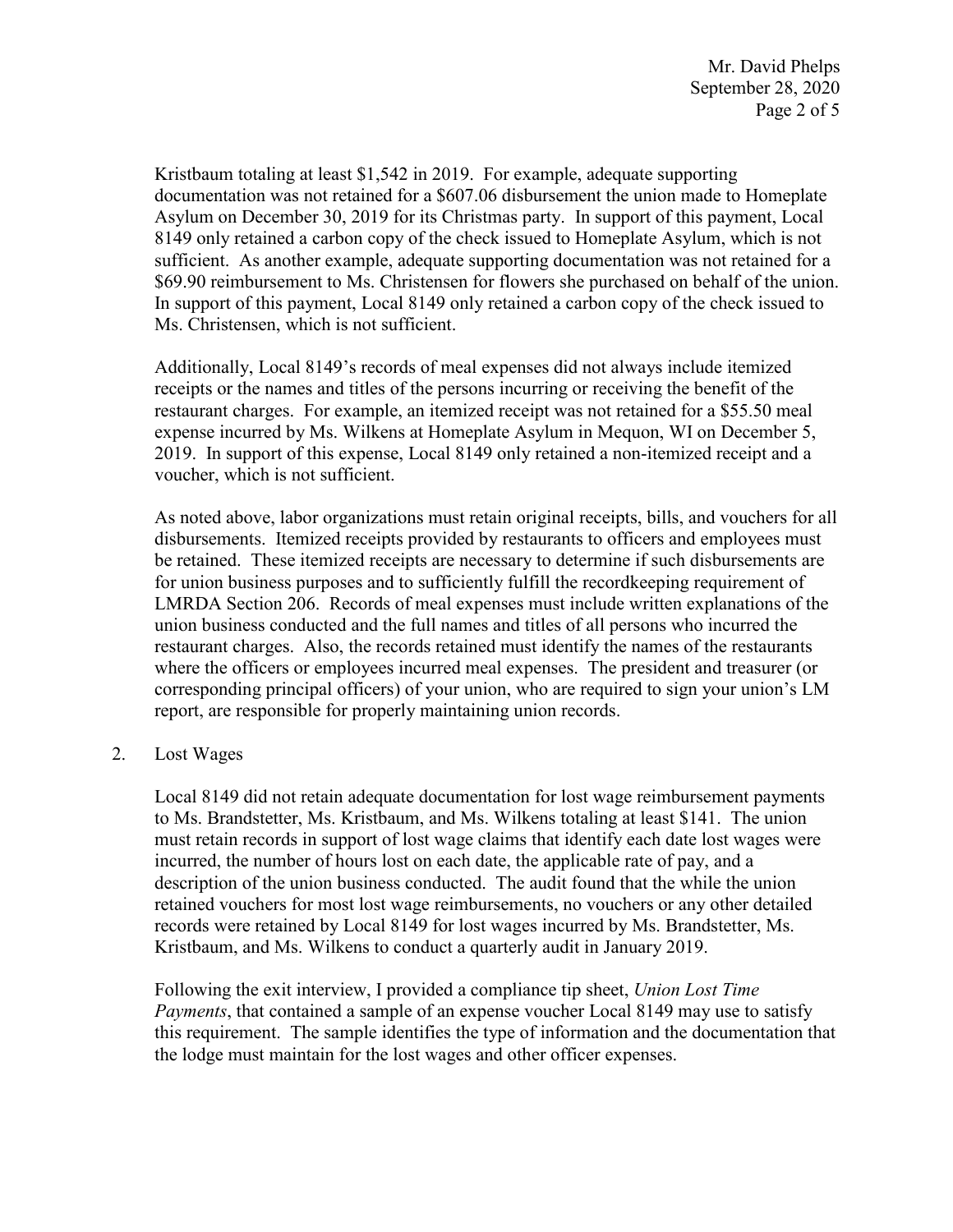Mr. David Phelps September 28, 2020 Page 3 of 5

3. Disposition of Property

 The audit revealed that Local 8149 did not retain adequate records for gift cards it purchased or gave away during the audit period. While Local 8149 retained records that it did not maintain records that adequately identify members who received gift cards for end of the year. adequately identify members who received gift cards at its monthly membership meetings, being ill or unable to attend Local 8149's Christmas party. Additionally, Local 8149 did not maintain records that identified the gift cards that were on hand at the beginning and

 Records must be retained which account for all union property. In the case of gift cards or end of the year must be reported in Item 30 (Other Assets). In addition, the type and value other items sold or given away to members, records must be maintained to clarify and support information required to be reported by Local 8149 in Statements A (Assets and Liabilities) and B (Receipts and Disbursements) of the Labor Organization Annual Report (Form LM-3). The value of any gift cards or similar property on hand at the beginning and of any property received or given away must be identified in the additional information section of the Form LM-3 with the identity of the recipient(s) or donor of such property.

 identify the date items were given away and the recipients of those items. In addition, in the case of items given away to members, the union must retain records that

4. Lack of Salary Authorization

 Officers and Disbursements to Officers) and Item 46 (Disbursements to Employees) of the LM-3 were the authorized amounts and therefore correctly reported. Local 8149 did not maintain records to verify that the salaries reported in Item 24 (All

At the opening interview, Ms. Christensen advised that the salaries of Local 8149's officers, stewards, and committee members were authorized by its bylaws; however, Ms. Christensen later determined that Local 8149 doesn't actually have its own bylaws. Authorization for the salaries paid by Local 8149 could not be found in its meeting minutes or any other union records. The union must keep a record, such as meeting minutes, to show the current salaries as authorized by the entity or individual in the union with the authority to establish salaries.

 Based on your assurance that Local 8149 will retain adequate documentation in the future, OLMS will take no further enforcement action at this time regarding the above violations.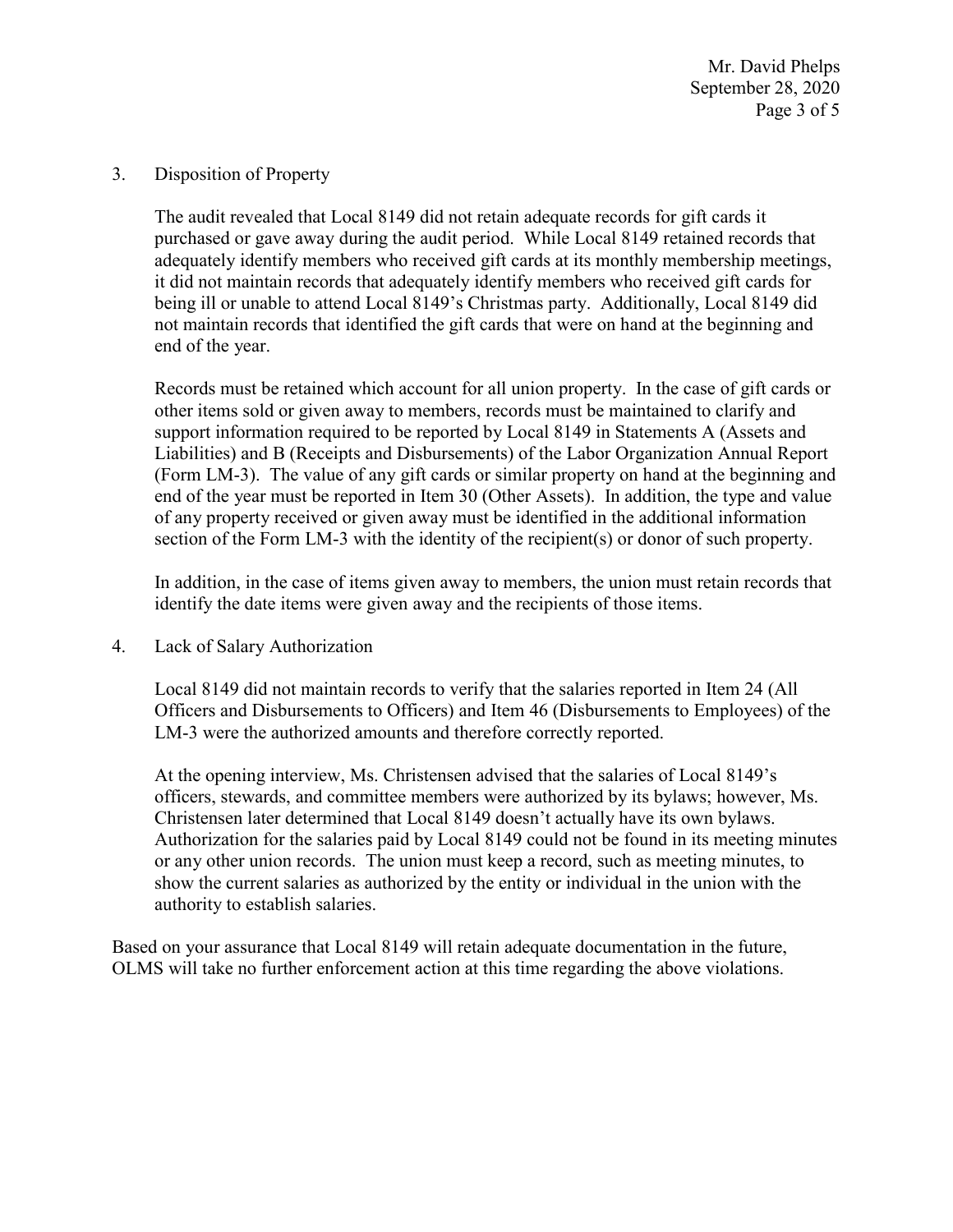Mr. David Phelps September 28, 2020 Page 4 of 5

## Reporting Violation

 Labor Organization Annual Report (Form LM-3) filed by Local 8149 for fiscal year ended The audit disclosed a violation of LMRDA Section 201(b), which requires labor organizations to file annual financial reports accurately disclosing their financial condition and operations. The December 31, 2019, was deficient in that:

Acquire/Dispose of Property

 information section of the LM report along with the identity of the recipient(s) or donor(s) of Item 13 (During the reporting period did your organization acquire or dispose of any assets in any manner other than purchase or sale?) should have been answered, "Yes," because Local 8149 gave away gift cards totaling at least \$1,175 to members during the audit year. The union must identify the type and value of any property received or given away in the additional such property. The union does not have to itemize every recipient of such giveaways by name. The union can describe the recipients by broad categories if appropriate such as "members" or "new retirees." In addition, the union must report the cost, book value, and trade-in allowance for assets that it traded in.

I am not requiring that Local 8149 file an amended LM report for 2019 to correct the deficient item, but Local 8149 has agreed to properly report the deficient item on all future reports it files with OLMS.

## Other Issue

Lost Wage Policy

During the audit year, Local 8149 made lost wage reimbursement to its officers totaling at least \$1,260; however, the union does not have written policies that document its lost wage reimbursement policies.

 To ensure compliance with the LMRDA and to safeguard union assets by promoting transparency and accountability, labor organizations should establish best practices for administering lost time payments. OLMS recommends that unions (1) adopt clear policies and procedures for making a lost time or similar payments and (2) use vouchers that require detailed information to support lost time payments. These practices will allow the union to properly report lost time payments on the Labor Organization Annual Report, Form LM-3.

OLMS recommends that union policies and procedures for lost wages be reduced to writing and added to your union's bylaws or discussed at an executive board or membership meeting where they can be supported by entries in the meeting minutes. Once established, it is important that your union consistently follow its procedures for handling payments for lost time. You may want to have your union's trustees or auditors compare the steps taken to pay lost time with the union's policies to make sure that all required procedures are being followed.